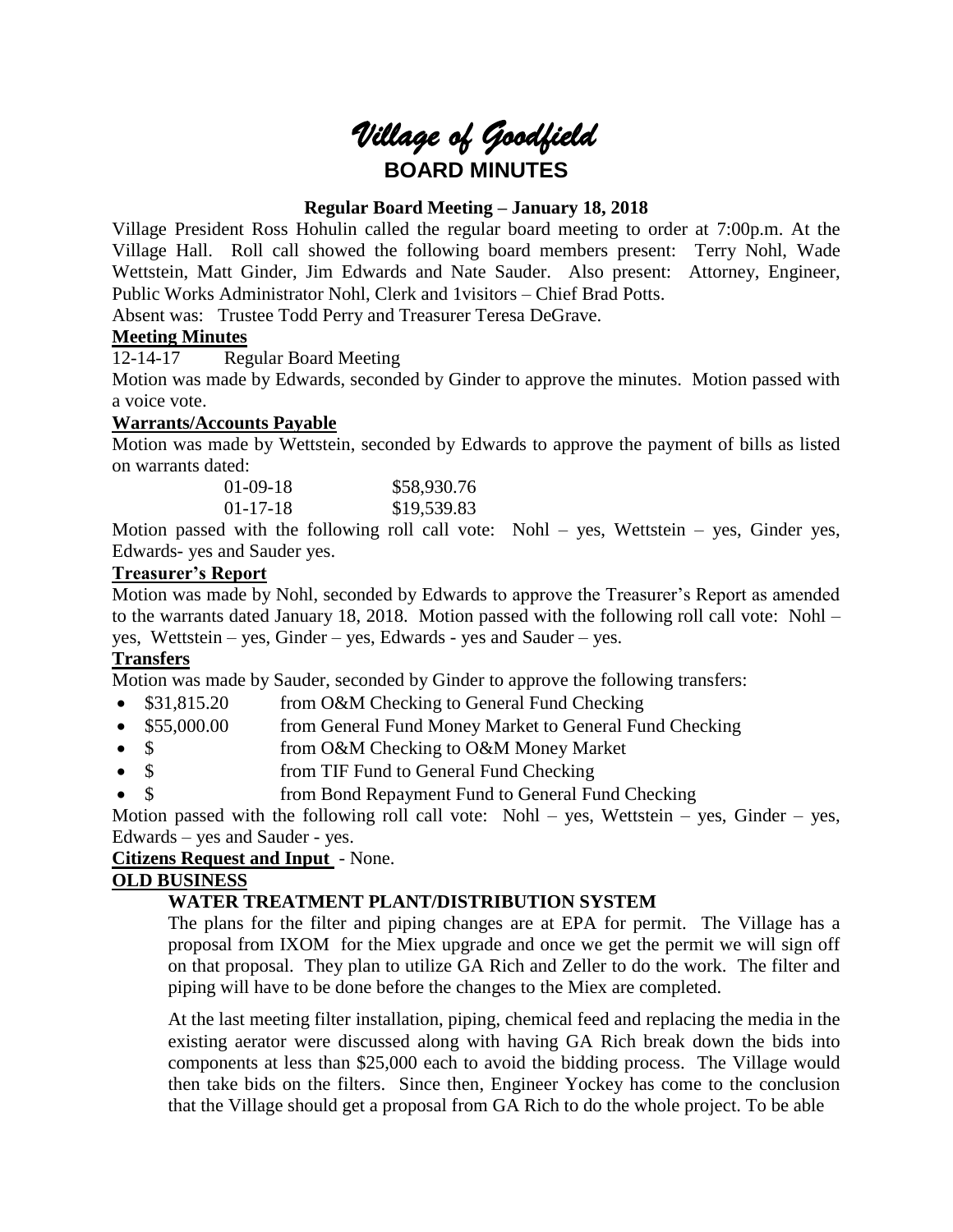to hire a specific contractor the Village must be under a certain population and have 2/3 of Trustees vote in favor. It is not the practice of the Village to do this, nor does the Engineer recommend it, but GA Rich is very familiar with our water plant. There is some potential of down time of the water plant and that needs to be minimalized. Attorney Gronewold stated that the standard is bidding is safer, but statute does allow certain instances where this is permitted. Engineer Yockey will get quote from GA Rich on whole project for the February Regular Board Meeting to be considered.

One other item that has come up since the last meeting is, water backs up and overflows during filter backwash. We found out the sewer service from the water plant is tied into the service of the old fire house. This is causing a bottleneck. When we put the new filters in we will be backwashing at a similar rate as the aerolator and a new service is recommended. Engineer Yockey's thought is to run 8" line from the main to a manhole on the north side of building then a 6" line from manhole into the water plant.

# **1. Water Main Extension**

Nothing discussed.

# **SEWER TREATMENT PLANT/DISTRIBUTION SYSTEM**

**1. Trunk Sewer Improvements, Clearing Brush, Easements** Nothing discussed.

**Payment of outstanding invoices upon request of Village Engineer**

There were no outstanding invoices.

#### **Comprehensive Plan/Mile and a half radius map**

#### Nothing discussed.

## **Safety Improvement for Norfolk Southern Railroad @ Harrison & Birkey Street**

The railroad called a locate in for crossing work. Work should start soon. Bids are due February 13, 2018 at 10:00am. First drive north of Birkey Street had to put a small wall in because raising the road would make driveway too high.

# **1. Possible Paving of Harrison Street**

In the past, Fire Chief Craig Neal, asked if Goodfield ever paves Harrison Street would we pave the parking area by the Fire Department? PWA Nohl and Chief Neal spoke regarding the paving project and PWA said he would discuss it with the Board. If needed the Fire Department would possibly contribute funds toward material to pave it. PWA Nohl said it would be a benefit to pave it. PWA Nohl said there would be some grading to do but that the Village would be able to do it. Engineer will get costs prior to next meeting to consider this.

#### **Possible Annexation**

Nothing discussed.

**An Ordinance Providing for the redemption and payment prior to maturity of General Obligation Bonds (Alternate Revenue Source), Series 2007 Ord. #18-01**

Motion was made by Edwards, seconded by Nohl to approve Ordinance #18-01, an Ordinance providing for the redemption and payment prior to maturity of \$615,000 General Obligation Bonds (Alternate Revenue Source), Series 2007. Motion passed with the following roll call vote: Nohl – yes, Wettstein – yes, Ginder yes, Edwards – yes and Sauder – yes.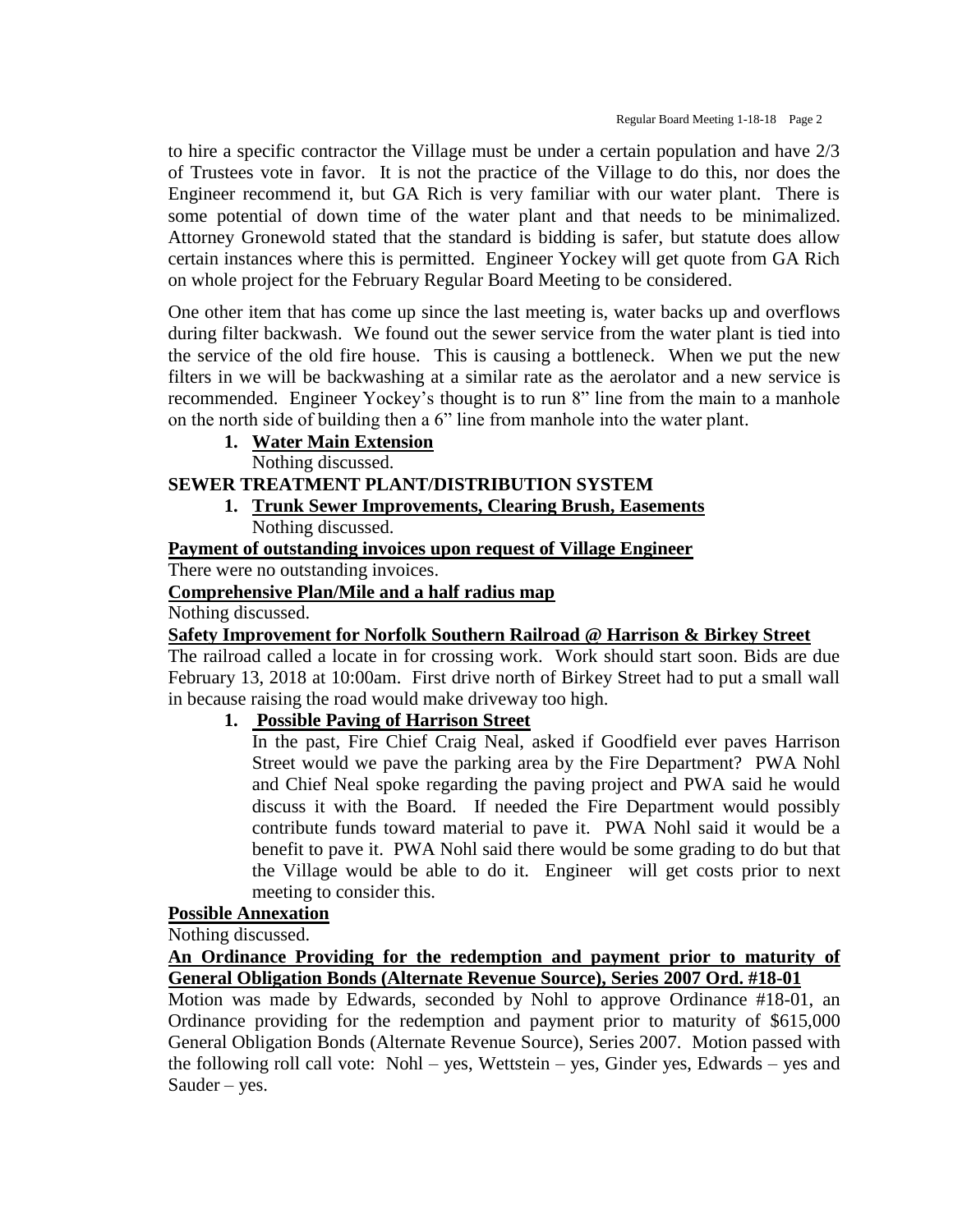## **Garage Addition** Nothing discussed. **Disc Golf Course at the Park Update** Nothing discussed. **Storm Sewer / Sanitary Sewer SE Development** Nothing discussed. **Barn III Dinner Theater**

# Water main plans are at EPA for phase I only. The plan is to have a 6" service to the Barn for fire protection then go down to 2" service for domestic water. There is still a question on where the split will occur. Seems to make sense to have 6" go up close to Barn then have a shorter run of 2". One reason some towns want it out by the ROW is so if someone does not pay their bill the Village can shut off the domestic and leave the fire protection line in service. PWA is going to talk to contractor Kevin Wiegand regarding this.

As a part of this project the Village needs ROW or easement to put water main in. One thought would be to annex the subdivision where the brick house purchased by owners of Barn III is located. Along the route planned now the Village would like to get the people on the north side of Timberline Road to dedicate ROW as well, so that the Village can maintain the road. PWA Nohl has spoken with Abby Reel Haas and she has no objection to annexation at this point. This will be put on next month's agenda.

## **5-10 Year Capital Improvements Plan**

Tabled.

#### **NEW BUSINESS**

## **IRWA Conference – Feb 20-22**

Motion was made by Wettstein, seconded by Edwards to allow Mike Carr and Johnny Kennedy to attend IRWA Conference Feb. 20-22 in Effingham. Motion passed with the following roll call vote: Nohl – yes, Wettstein – yes, Ginder yes, Edwards – yes and Sauder – yes.

#### **Schedule Committee Meetings**

Police Committee Meeting will be scheduled for Thursday, Feb. 8, 2018 at 7:00pm. Agenda for the meeting is to begin discussion of a possible liquor ordinance.

#### **Municipal Calendar**

Completed.

#### **Other Business**

Chief Brad Potts advised the Board that police budget talks have begun. He will bring firm police contract numbers to the February Meeting then have a Combined Police Committee meeting with Deer Creek to discuss. Police Department has started Saturday day shift patrols and would like to start Sunday day shift patrols.

#### **Engineer –** None.

**Public Works Administrator –** PWA Nohl purchased snow plow for pick-up truck.

Trees at park have been planted. PWA received a citizens complaint regarding a trailer moved to the campground that is possibly being used as an office for SkyWeb. PWA will talk to owner of campground.

#### **Trustees**

**Nohl** – None.